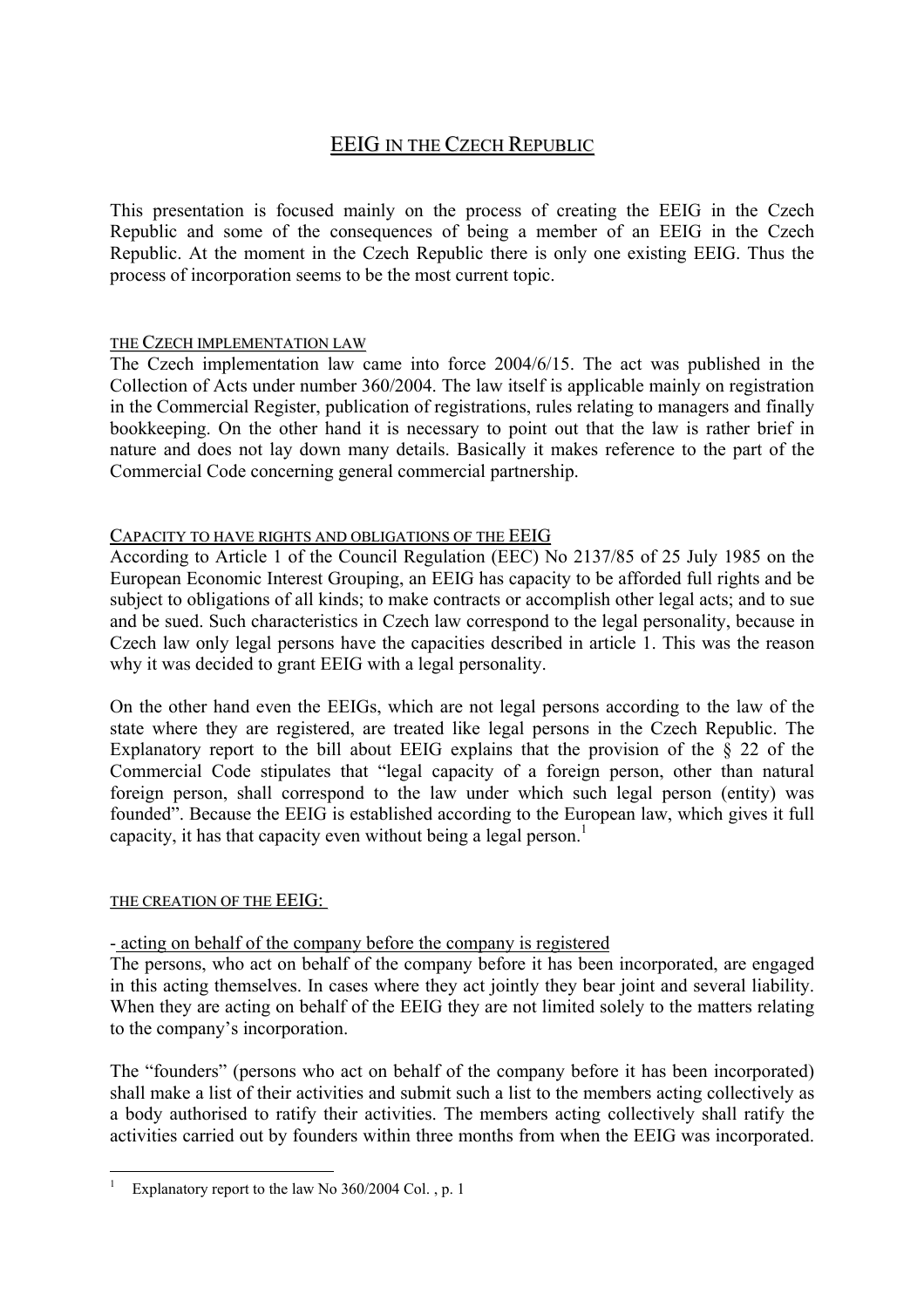After the activities are ratified, managers must announce the ratification to other participants in such activities.

## -establishment of the EEIG:

Firstly we have to divide the two stages of creating a company: establishment and incorporation. In the Czech Republic as well as in Slovakia establishment is the stage where you make a contract for the formation of a grouping. It does not create the company. Neither official verification of the signatures of the members nor the notarial registration of the contract is required.<sup>2</sup> At this point rules relating to the contract for the formation follow the rules relating to the partnership agreement.

In the Czech Republic to incorporate a company as a legal person it is necessary to register it in the Commercial Register.

#### -incorporation of the EEIG

For registration of the EEIG there is a special form which can be downloaded from the website of the Czech ministry of the justice<sup>3</sup>. The form with a draft of the registration must be signed by all the members of the EEIG. It is a question relating to on whose behalf the members are acting when submitting the form. Either they act collectively as the representatives of a newly arising company or they act in their own name.

Together with the form several other documents need to be submitted. The documents can be divided into two categories:

-those proving the content of the contract for the formation of a grouping,

-those proving the qualifications of the managers and similar facts.

-the process of registration in the Commercial Register and Collection of the Documents The court of justice has to make a decision about the registration within 5 working days. There are some exceptions to this rule, but in general, in cases where the court of justice does not succeed in making a decision within 5 working days, the proposal for registration in the Commercial Register is automatically approved by a court and the company is registered.

After the EEIG has been registered it has to file certain types of documents into the Collection of Documents like, for example, the contract for the formation of a grouping, different types of decisions made by members acting collectively like, for example, election of new managers etc.

#### NULLITY OF EEIG

Since the EEIG becomes the legal person on the day when it is registered in the Commercial Register, Czech law stipulates that after having been registered nobody can pronounce that the company did not come into being or cancel the court decision that registered it. On the other hand a court of justice may pronounce the nullity of the company.

According to Czech law the nullity must be declared by a judicial decision, for which a Regional court of justice (or in Prague the City court of justice) has competence. The Czech

<span id="page-1-0"></span> $\frac{1}{2}$  Explanatory report to the law No 360/2004 Col. explains that member states of the EU shall not set out any formal obstructions to the creation of an EEIG.

<span id="page-1-1"></span>www.justice.cz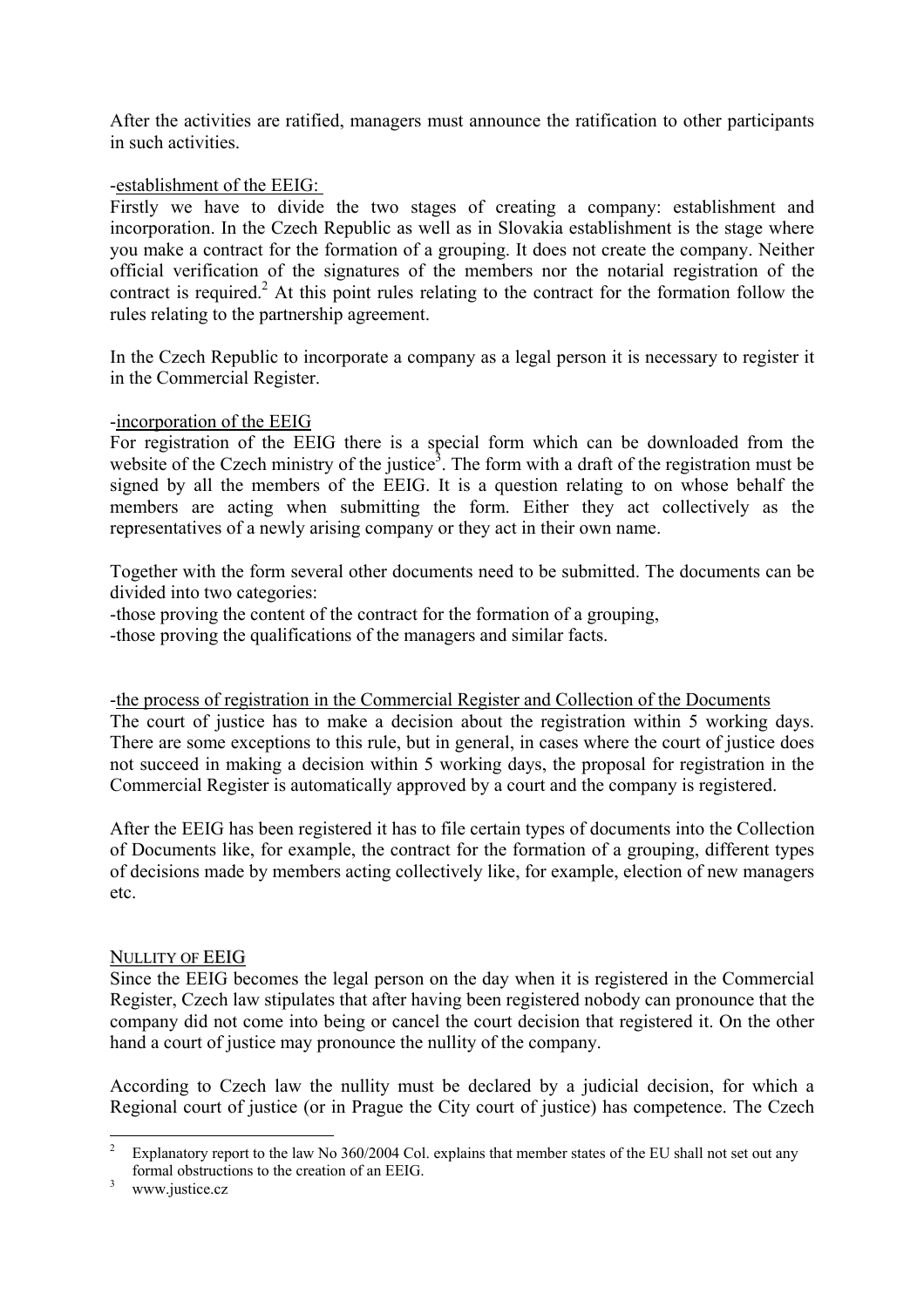law outlines situations where the court of justice can declare the nullity of an EEIG without a proposal. Except in such basic situations like when the contract for the formation of the grouping is incomprehensible or when it is inconsistent with the principals of proper morals; such a declaration may be made when:

- a) the contract for the formation or the grouping was not agreed to (by the parties), or was not made in concordance with law or the contract for the formation of the grouping was not made in writing;
- b) the subject of undertaking is forbidden or it opposes public order;
- c) in the contract for the formation of the EEIG the name of the grouping is missing or the subject of undertaking is missing;
- d) none of the members has capacity for legal acts;
- e) in contradiction to the regulation the number of founders is smaller than two.

The nullity of a company is quite a new legal instrument in the Czech law, which was imported from the law of the European Union, but all the reasons for nullity of the contract for formation correspond to the absolute invalidity of a legal act described in the Civil Code. Although the nullity can be pronounced by the court on its own impulse, in practice it is usually necessary to bring a legal action in order to reach this. The legal action which has to be brought to the court is somewhat different from a standard legal action for a declaratory judgement according to § 80 letter c) of the Civil Judicial Code. In this case it is not necessary to prove the "acute legal interest". There is a difference also in the results of the court's decision: decisions according to § 80 of the Civil Judicial Code are only of a declaratory nature but the decision pronouncing the nullity of a company forces the company to enter into liquidation. Liquidation substitutes the settlement of unjust enrichment. According to § 68a article 4 of the Commercial Code the nullity of the company has no effect on the validity of the legal relation to which the company is subject.

The list of reasons for nullity stipulated in § 68a is understood to be exhaustive: once the EEIG (or any other company) is registered, any other irregularities in its process of being establishing are healed.

Details of two reasons of nullity of EEIG mentioned above:

Concerning the first of the situations mentioned above:

1

 a) the contract for the formation or the grouping was not agreed to (by the parties) or was not made in concordance with law or the contract for the formation of the grouping was not made in writing.

This reason for nullity covers all cases where the contract for the formation of the grouping is void. The contract can be void for example because one of the essential terms of contract is missing or the contract is not signed or because of other reasons set by law.

The declaration of invalidity of the contract for the formation establishes grounds for the pronouncement of the nullity. However, the decision declaring the invalidity does not automatically mean pronouncement of nullity.<sup>4</sup>

The reason ad b): the subject of undertaking is forbidden or it opposes public order. The nullity of the EEIG can be pronounced in cases where its subject of undertaking includes

<span id="page-2-0"></span><sup>4</sup> It may happen that somebody brings a legal action to the court on pronouncement of the invalidity of the contract but before the court makes a decision the company has been registered. Such a decision stating that the contract is invalid does not automatically lead to the pronouncement of the nullity of an EEIG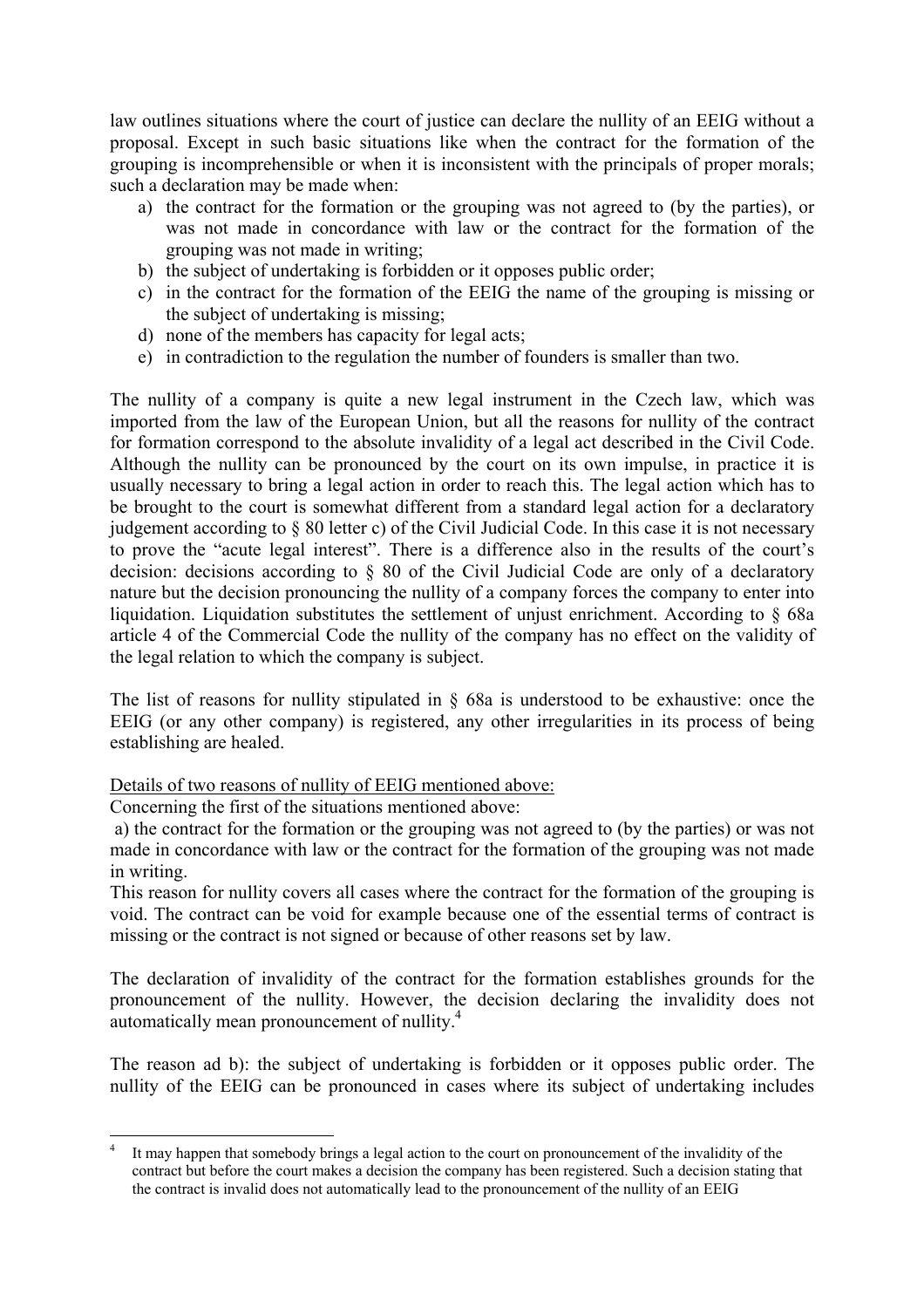criminal activity or is one which is reserved for the state or for a specific type of legal persons (p.e. the activities of banks that require the formation of a joint-stock company).

### **MEMBERS OF EEIG**

The members of EEIG may be both natural and legal persons. For natural persons the Czech law number 455/1991 Sb., The Trade Licensing Act sets a few conditions:

- an individual having acquired the age of 18 years
- capacity to contract

<u>.</u>

- submission of proof that the natural person has properly paid all tax
- submission of proof of impunity<sup>5</sup>.

The Trade Licensing Act also stipulates a few obstructions to becoming a member of an EEIG even though he or she may have already fulfilled the aforementioned conditions. Such obstructions are:

- The proclamation of bankruptcy of the natural person in cases where the court of justice has decided that he or she must terminate the activity of enterprise.
- The discharging of the bankruptcy after fulfilment of the schedule of division of payments to the creditors; discharging of the bankruptcy because the assets of the natural person are insufficient to pay the costs of bankruptcy; rejection of the bankruptcy proposal because of lack of assets: if any of those instances mentioned occur then such a natural person is unable to become member of an EEIG for 3 years afterwards.
- The ban regarding trade licensed activity which is the same as the subject of the enterprise of the EEIG or the ban regarding trade licensed activity which is similar to the subject of the enterprise of the EEIG: such natural persons are not allowed to become members of the EEIG as long as the ban lasts.

#### UNLIMITED JOINT AND SEVERAL LIABILITY OF THE MEMBERS.

When talking about the EEIG in the Czech Republic it is impossible not to mention the unlimited joint and several liability of the members of an EEIG for its debts. The regulation stipulates that all the members "have unlimited joint and several liability for its debts and other liabilities of whatever nature", but in that which concerns liability the directive makes reference to national laws. In Czech law the liability of members of EEIGs is set in the Commercial Code and this type of liability is particular to the liability set by Civil Code. The law states that the creditor firstly has to demand the debtor to fulfill his obligation before he makes demands to the guarantor and only in the case where the debtor is not able or unwilling to pay his debts is the creditor allowed to make demands to the guarantor. The Creditor's demand to pay does not need to have a special form; in fact the practice is to accept the letter as well as the legal action directly.

There are few exceptions from the rule specified above: the creditor does not need to ask the EEIG in the case where it is obvious that the EEIG is not able to fulfill its obligations, for example when bankruptcy was pronounced on the EEIG. The second example of exception, when the creditor can demand directly that the guarantor fulfils the debtor's obligations, is the

<span id="page-3-0"></span><sup>5</sup> Not being sentenced for an intentionally committed crime to the jail for at least one year unconditionally or not being sentenced for an intentionally committed crime related to enterprising or not being sentenced for a negligently committed crime related to subject of enterprising of the EEIG. The Czech Penal Code names situation when a sentenced person is under some conditions regarded as if he or she was never sentenced. In this case such a person may become member of an EEIG.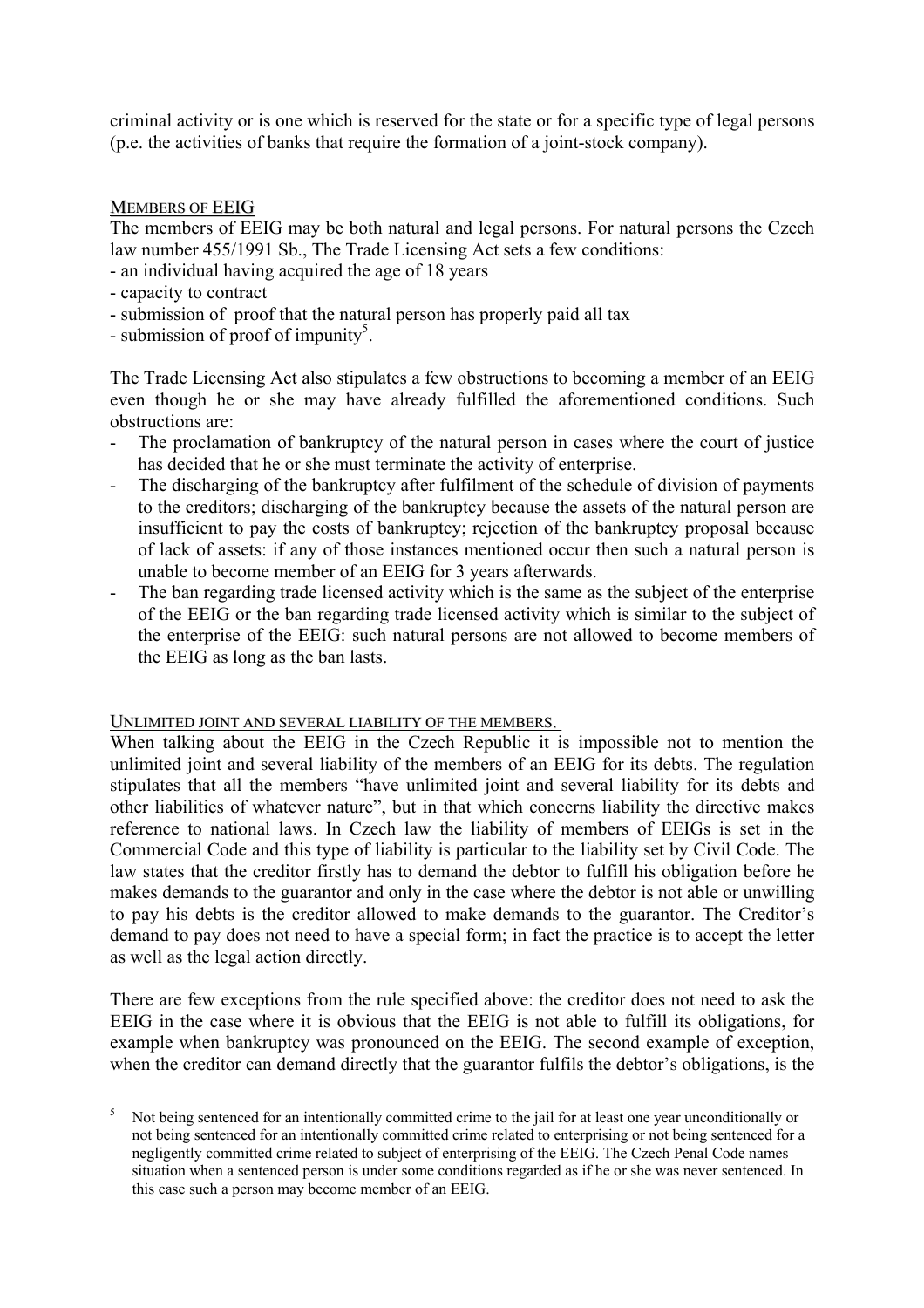situation where the creditor did not manage to recover debts through seizure of the debtor's assets in the past.

The characteristics of the liability which is joint and several specify that the member of the EEIG that fulfilled an obligation of the grouping has a subsequent right to demand that either the EEIG or the rest of the members pay their part of the debt.

The liability of natural persons relates not only to the assets of the natural persons but also to the so-called joint estate of spouses in cases where they are married.<sup>6</sup> It means that the liability relates not only to the personal assets of the natural person but also to the assets of a husband or a wife of the member of EEIG. The liability of the member of the EEIG does not relate to the assets of a wife or husband which was obtained before the marriage or which was inherited or received as a gift. Other assets, which are excluded, are assets gained according to the laws of restitution after the Velvet revolution<sup>[7](#page-4-1)</sup> or things which are intended for personal usage by either husband or wife $8$ .

Before the joint estate of spouses can be used for the needs of an entrepreneurial activity, the consent of the spouse needs to be given<sup>9</sup>. The scale of the joint estate can be modified either by an agreement or by a court decision.

#### LENGTH OF PERIOD OF LIMITATION OF LIABILITY AND DEBTS

It is necessary to point out that the Regulation in its article 37 sets out the period of five years as a period of limitation for debts and other liabilities of the EEIG after the publication of the conclusion of the liquidation of the EEIG. This period differs from the general period of limitation of four years set out in the Czech Commercial Code.

#### RULES RELATING TO THE MANAGERS OF THE EEIG

The manager of the EEIG can be either a natural person or a legal person. Before election a legal person has to charge a natural person with the potential exercise of the rights and obligations of the manager. The natural person charged by the legal person has to be able to fulfill all the conditions set down by law for managers - natural persons directly elected by members acting collectively.

#### EEIG IN PRACTICE

In the Czech Republic, there is currently just one EEIG named Inter Pool Cover Team, evropské hospodářské zájmové sdružení, which was incorporated the  $15<sup>th</sup>$  of July 2005<sup>10</sup> and

<sup>1</sup> 6 I. Štenglová, S.Plíva, M. Tomsa a kolektiv, Obchodní zákoník komentář, C. H. Beck, 2004 p. 269 7

<span id="page-4-1"></span><span id="page-4-0"></span>For example law number 403/1990 Sb., about the reduction of the results of some property harm, law number 87/1991Sb., about extrajudicial rehabilitations, law number 229/1991 Sb., about the arrangement of the ownership to the land and other agricultural property.

<span id="page-4-2"></span>On the other hand liability will relate to the expensive things aimed for personal usage bought for the money in the marital ownership, like for example the jewellery or fur coat. In case of execution the owner have to pay an equivalent of the price of the expensive thing of the personal usage*. M. Knapová, J. Švestka a kolektiv*: Občanské právo hmotné, svazek 1, Praha, ASPI, 2002, p. 333.

<span id="page-4-3"></span><sup>&</sup>lt;sup>9</sup> Law does not specify the form of the consent so it can be given in writing or there may be a verbal consent or consent given just by way of behaving. 10 The online Commercial Register www.justice.cz

<span id="page-4-4"></span>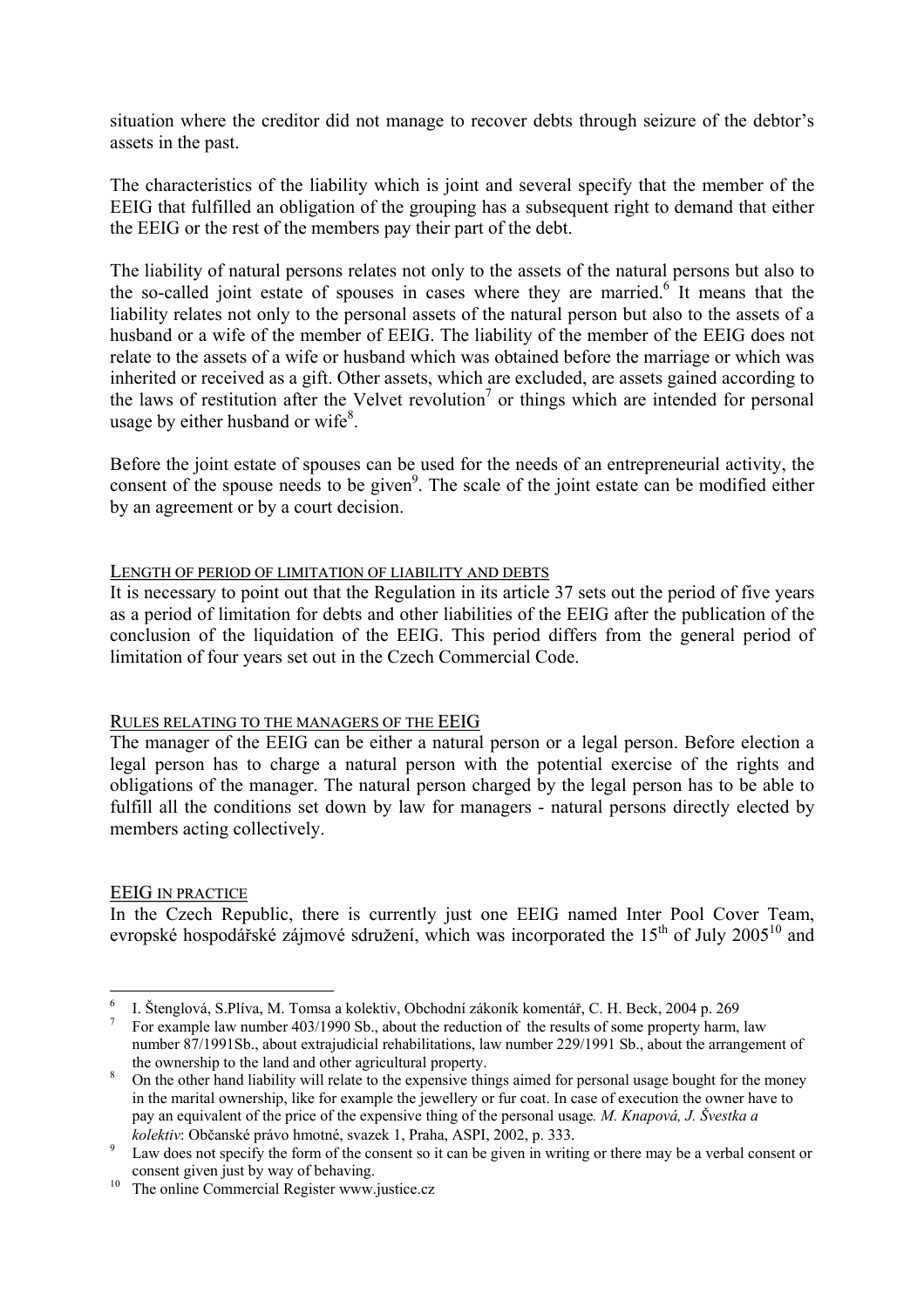situated in Prague. Activities of this EEIG are mainly focused on cooperation in the fields of marketing, advertising and the building of electronic information databases.

In fact the manager of the only existing EEIG in the Czech Republic considers the experience with this type of company as very positive. In general the process of creating the company took about six months but the company was incorporated before the new law about the Commercial Register came into the force and at that time the Court of Justice had as much time as it wished to make a decision about incorporation.

Although when the managers were registering the EEIG at the revenue authority a lot of officers came to see them as a rarity, there were also some positively surprising moments. When the members were discussing creating the EEIG, the local notary from a small town Chrudim came to meet the present-day manager and offered service relating to the incorporation.

The general understanding about the EEIG as a type of a company is progressively improving.